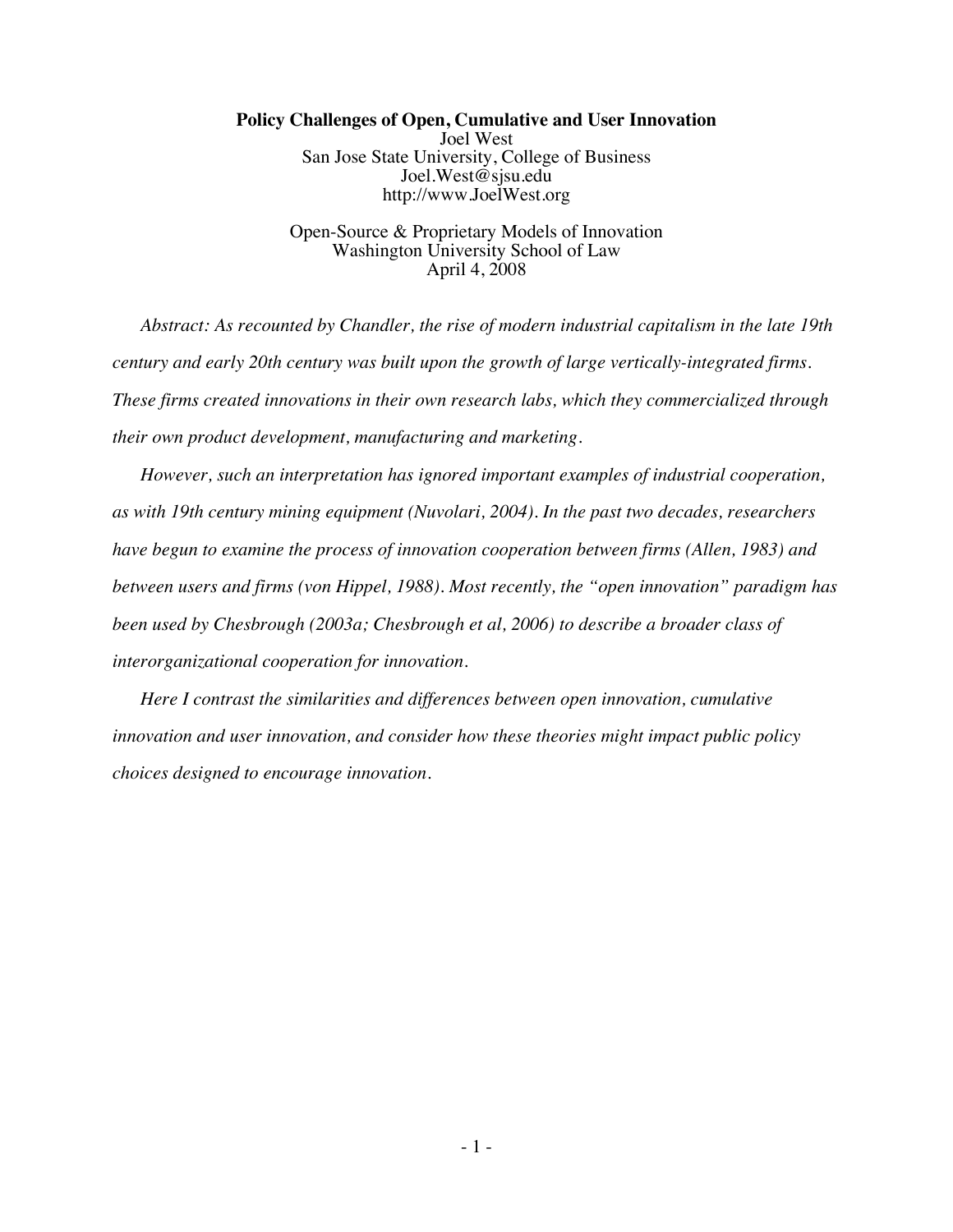#### **Introduction**

<u>.</u>

The works of Alfred D. Chandler, Jr. (1977, 1990) have chronicled the development of the leading industrial firms such as GM and DuPont. In Chandler's telling, such modern American industrial firms in the first half of the 20th century emerged through an integrated value chain linking R&D, manufacturing and distribution.

In 2003, Henry Chesbrough argued that the Chandlerian paradigm of vertical integration had become obsolete, both in theory and practice. Studying companies such as IBM and Proctor & Gamble, he described an emerging "open innovation paradigm" in which firms work beyond their boundaries to obtain and commercialize innovation, a paradigm that has heavily influenced recent research in innovation. However, Chesbrough (2003a) is not the only (or even first) to suggestion that actual (or best) practice of innovation goes beyond the boundaries of the firm.

Two other broad streams of innovation research explicitly span organizational boundaries. One is the user innovation paradigm developed by Eric von Hippel (1988, 2005), focusing on the role of informed users in improving and extending products. The other stream in economics and sociology considers the cumulative innovation efforts across various (often competing) firms, exemplified by the work of Suzanne Scotchmer (2004).

These three critiques share an interorganizational perspective, but consider different sources of innovation outside the firm (Table 1). Here I contrast the implications of these three theories of interorganizational innovation<sup>1</sup> for the Chandlerian model of industrial innovation. I then suggest the potential impact of various public policies upon such interorganizational innovation and suggest opportunities for research in this area.

When individual users are providing innovations to an organization, the modifier "extra-organizational," might be more accurate than "interorganizational" innovation, but for simplicity the term "interorganizational innovation" will be used to subsume all manifestations and extensions of the user, cumulative and open innovation frameworks.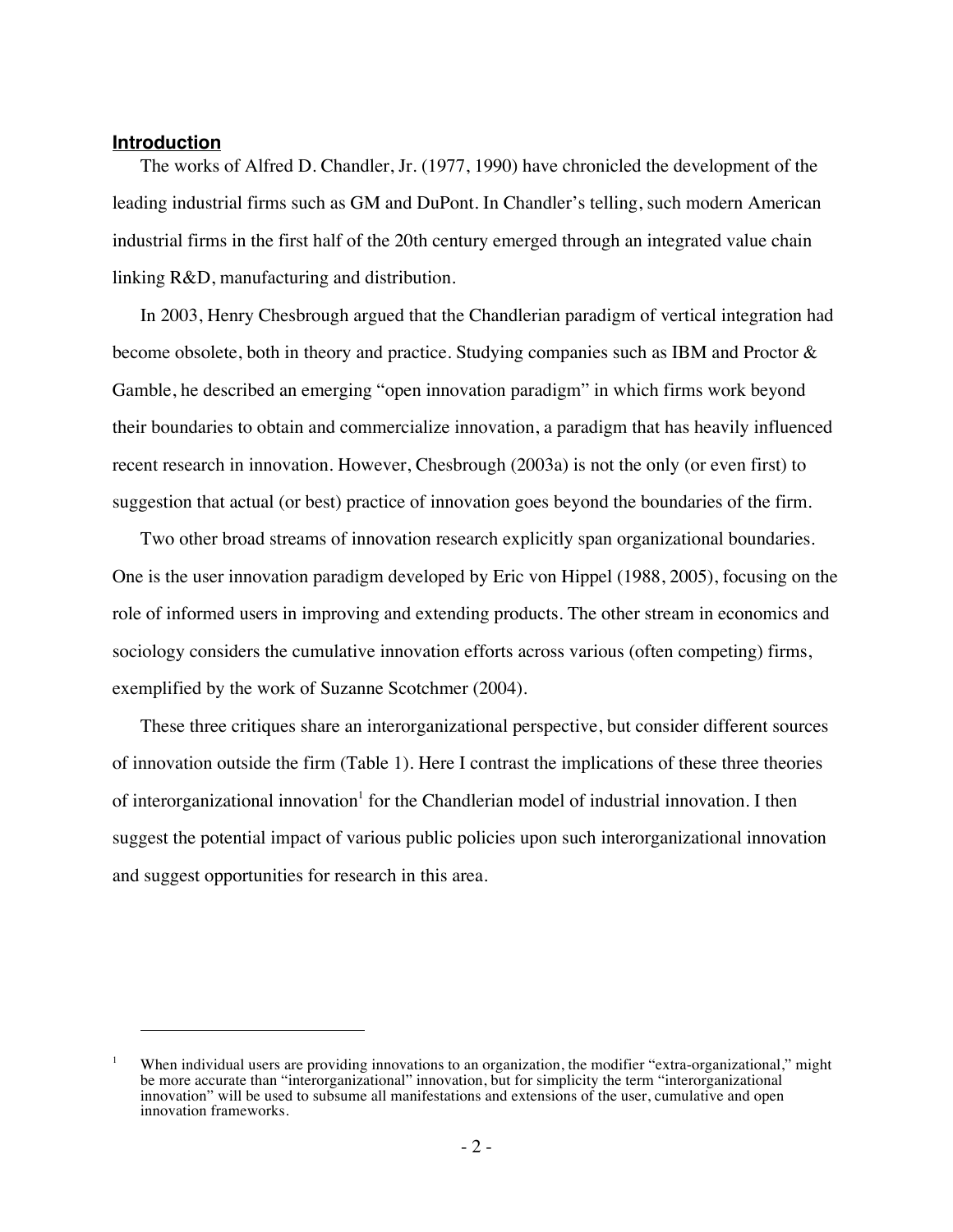#### **Contrasting Models of Interorganizational Innovation**

Here I compare the three major perspectives on interorganizational innovation: the focus on user-contributed innovations (von Hippel, 1988), collective and cumulative innovation (Allen, 1983; Scotchmer, 2004) and open innovation (Chesbrough, 2003a, 2006).

#### **Von Hippel: User Innovation**

With his original study *The Sources of Innovation,* von Hippel (1988) argues that many firms have successfully found ideas for commercially important innovations outside the firm. While the book mentions suppliers as a possible source, the main emphasis (and application) of von Hippel's ideas has come with buyer innovation, particularly at the individual level. For example, t his 2005 *Democratizing Innovation* defines his goal as documenting that "users of products and services—both firms and individual consumers—are increasingly able to innovate for themselves" (von Hippel, 2005: 1).

The user innovation paradigm has received the broadest application in the study of open source software, which arose in the 1980s as an alternate means of production for an information good, in which (stereotypically) the software is developed by a loosely organized federation of individual users. Such an open source project is exemplified by one of the most successful (and studied) open source projects, the Apache open source web server. Based on the universitydeveloped NCSA server, Apache was developed by a group of webmasters beginning in 1995 to solve their own needs (Behlendorf, 1999). This illustrates how the user innovation paradigm was consonant with both the practice and the motivations of individual open source programmers, which has been captured by the oft-quoted saying among such programmers that "Every good work of software starts by scratching a developer's personal itch" (Raymond, 1999).

Research on user innovation in open source has examined both the benefits and origins of user-contributed innovations (Lakhani and von Hippel, 2003; von Krogh, Spaeth & Lakhani, 2003), as well as approaches towards facilitating user innovation through technical design choices (Franke and von Hippel, 2003). Other researchers have extended this approach to

- 3 -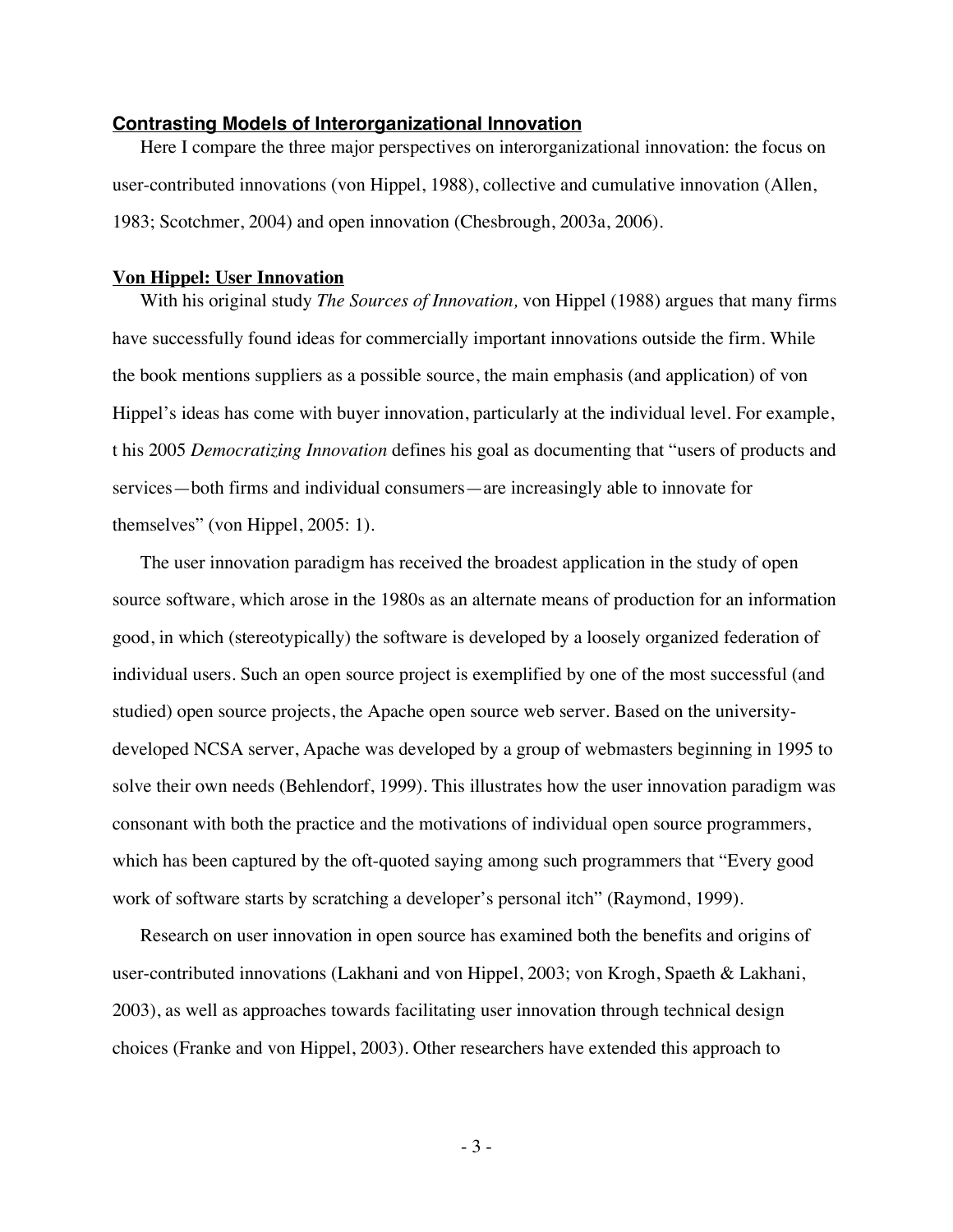sporting goods (Franke and Shah, 2003; Hienerth, 2006) and music software (Jeppesen and Frederiksen, 2006).

Nearly all of the user innovation literature has focused on the actions of autonomous individuals, acting out of their own motivations. However, Von Hippel's original studies of user innovation included business users modifying products for work-related use, as with engineers improving electronic instruments (von Hippel, 1988). The theory has rarely been used to apply to corporate motivations for contributing innovations, which is more consistent with the open innovation approach. As such, open innovation may be more appropriate for explaining the selfinterested role of corporations in creating open source software, particularly for firms that create such software not for their own use, but to support the sale of other goods and services (West and Gallagher, 2006).

#### **Scotchmer: Cumulative Innovation**

A second stream is derived from the observation that technological progress is built upon a sequence of technical advances, both large and small.

While the innovation literature, patent system, fame and fortune are often oriented towards rewarding breakthrough innovation, most technologies are refined through a constant stream of incremental improvements. Even if a new technology starts as the product of one firm, it usually attracts a host of new and existing competitors that seek to improve upon the original breakthrough.

Thus, the cumulative innovation literature considers the role of this interdependence of producers — and the consequential flows of information — within an industry for developing and refining a new technology. Building upon the "collective invention" work of Robert Allen (1983), this stream is most recently associated with the work of Scotchmer (1991, 2004).

This body of work considers two different manifestations of cumulative innovation. In the first, competitors successively refine a single technology until the improved technology is widely used by a range of producers. Two well-documented examples from the English industrial revolution are the blast furnace (Allen, 1983) and the Cornish mining pump (Nuvolari, 2004).

- 4 -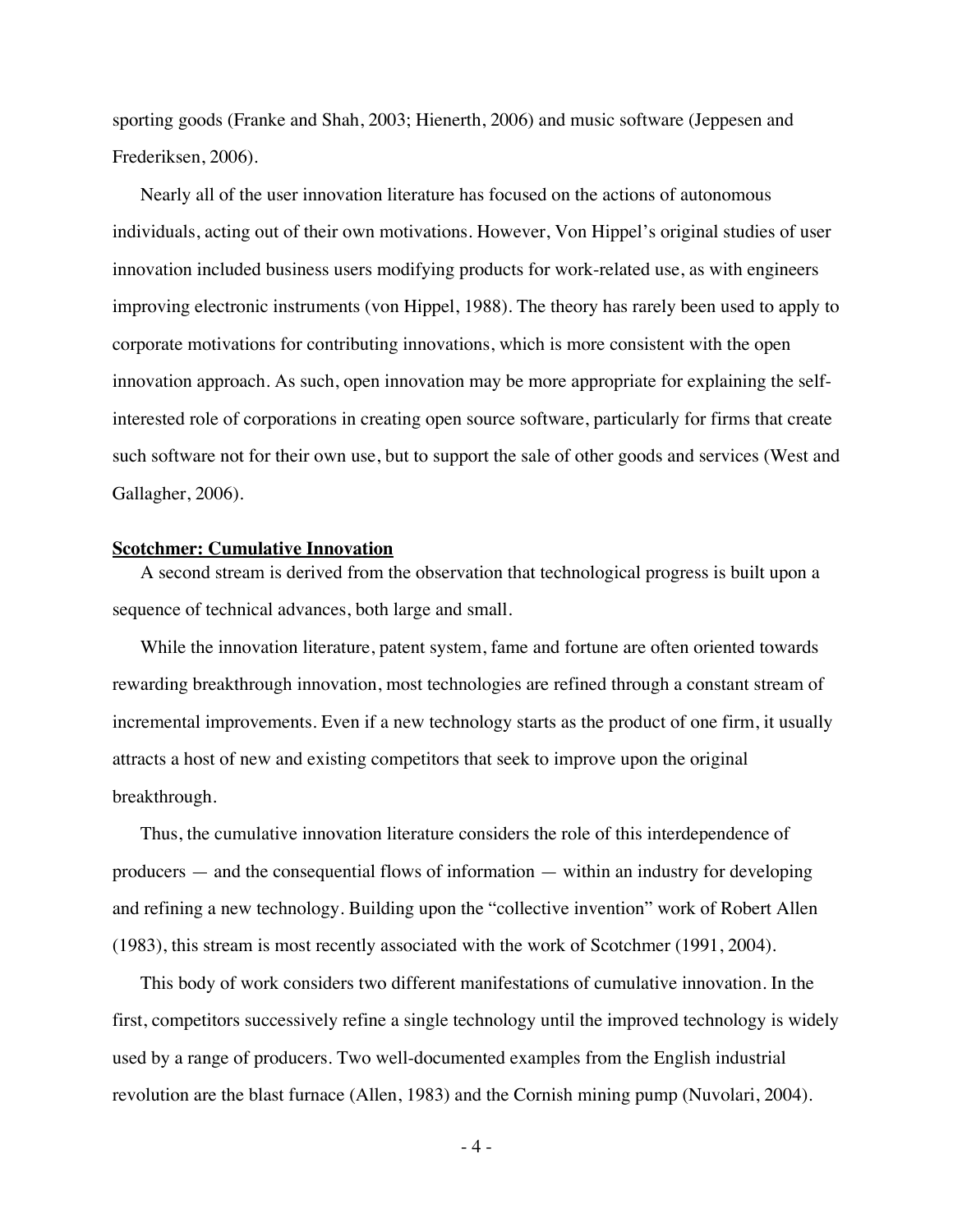This pattern also applies to 20th century examples, such as lasers (Scotchmer, 2004) and open source software (Murray and O'Mahony, 2007). Such shared leadership of technological progress — a diversified innovation base — means that progress does not depend on any one individual or firm.

Cumulative innovation can also result from the combined innovation efforts of multiple users. A number of the aforementioned studies on user innovation center on the cumulative effects of a community of users, each building upon the other's efforts (e.g. Hienerth, 2006).

 The other case where cumulative innovation is important is when firms build upon a common, ever-increasing pool of enabling science, even if their specific products are unique point products. The best known example of this is biopharmaceutical drug discovery (Scotchmer, 2004).

In some cases, cumulative innovation is fueled by explicit cooperation between firms, while in other cases an industry's joint innovation is advanced through unintended spillovers and information flows among the firms in the industry. In the latter case, cumulative innovation happens to the degree to which it is permitted by IP policies, as firms use whatever information is available to develop their innovations — and thus, IP monopolies tend to slow the rate of innovation and progress (Scotchmer, 1991). At best, such innovation drag delays the pace of developing and diffusing an innovation.

At worst, this drag can create a negative-sum innovation standoff. An example of such a standoff is given by the development of vacuum tubes in the early 20th century (Jaffe and Lerner, 2004: 51). After the diode tube was invented and patented by Guglielmo Marconi, Lee De Forest improved the design by adding a third element to form a triode. But because the triode infringed on Marconi's patent, U.S. courts ruled that neither De Forest nor Marconi could legally sell a triode without a license from the other (which each side refused to grant). Development of the U.S. broadcasting industry was blocked until the stalemate was resolved (Scott, 2001).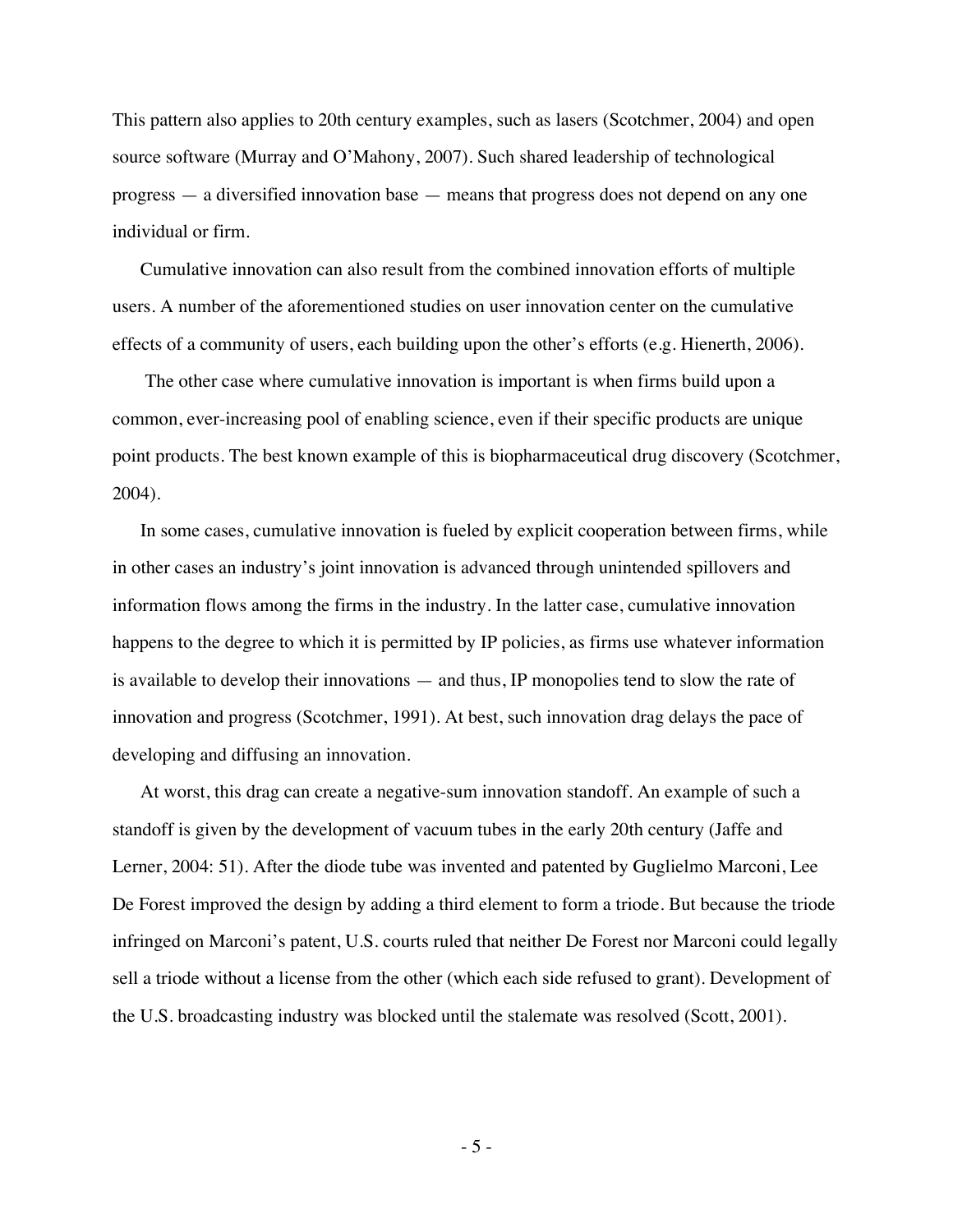#### **Chesbrough: Open Innovation**

<u>.</u>

As with cumulative and user innovation, open innovation builds upon the assumption of dispersed capabilities for identifying and implementing innovations. However, while user innovation and cumulative innovation focus on consumer welfare, the open innovation paradigm emphasizes the opportunities for profit and competitive advantage by individual firms. These differing assumptions and emphases cause the two approaches to examine the same phenomenon and reach different conclusions.

Chesbrough (2006:1) defines open innovation as "the use of purposive inflows and outflows of knowledge to accelerate internal innovation, and expand the markets for external use of innovation, respectively. [This paradigm] assumes that firms can and should use external ideas as well as internal ideas, and internal and external paths to market, as they look to advance their technology."<sup>2</sup>

Another way to consider this is that innovation should be treated like any other input to the industrial firm — something that can be bought and sold on the open market, not just produced and used within the boundaries of the firm. In the transaction cost economics framework of Williamson (1985), markets supplement — or supplant — internal hierarchies as the mechanism for both sourcing and commercializing innovations. As with other market mechanisms, using markets to source (and commercialize) innovations offers the benefits of competition and diversification of risk over the fully vertically-integrated approach.

However, in many cases the relationships are not one-time atomic transactions but a series of ongoing relationships corresponding to Powell's (1990) network form of organization. In fact, the production of many complex products inherently depends on the cooperation of firms within a value network (Vanhaerbeke, 2006).<sup>3</sup> Such value networks are quite common in systems-based

<sup>&</sup>lt;sup>2</sup> The Chesbrough (2003a) usage of "open innovation" is today the most common, but not only usage of the term. In some cases, the reference to "open" innovation is a generic form of openness, as in Fleming and Waguespack (2007). In other cases, open innovation refers to a model of non-monetized information flows: this is consistent with Chesbrough's (2003b) "innovation benefactor" form of nonprofit innovators, but not the primary emphasis of Chesbrough (2003a) on buying and selling innovations.

<sup>&</sup>lt;sup>3</sup> The definition of "value network" of Vanhaverbeke (2006) and others in Chesbrough et al (2006) seems exactly equivalent to the business "ecosystem" of Ianisiti & Levien (2004), which they cite. It differs primarily from the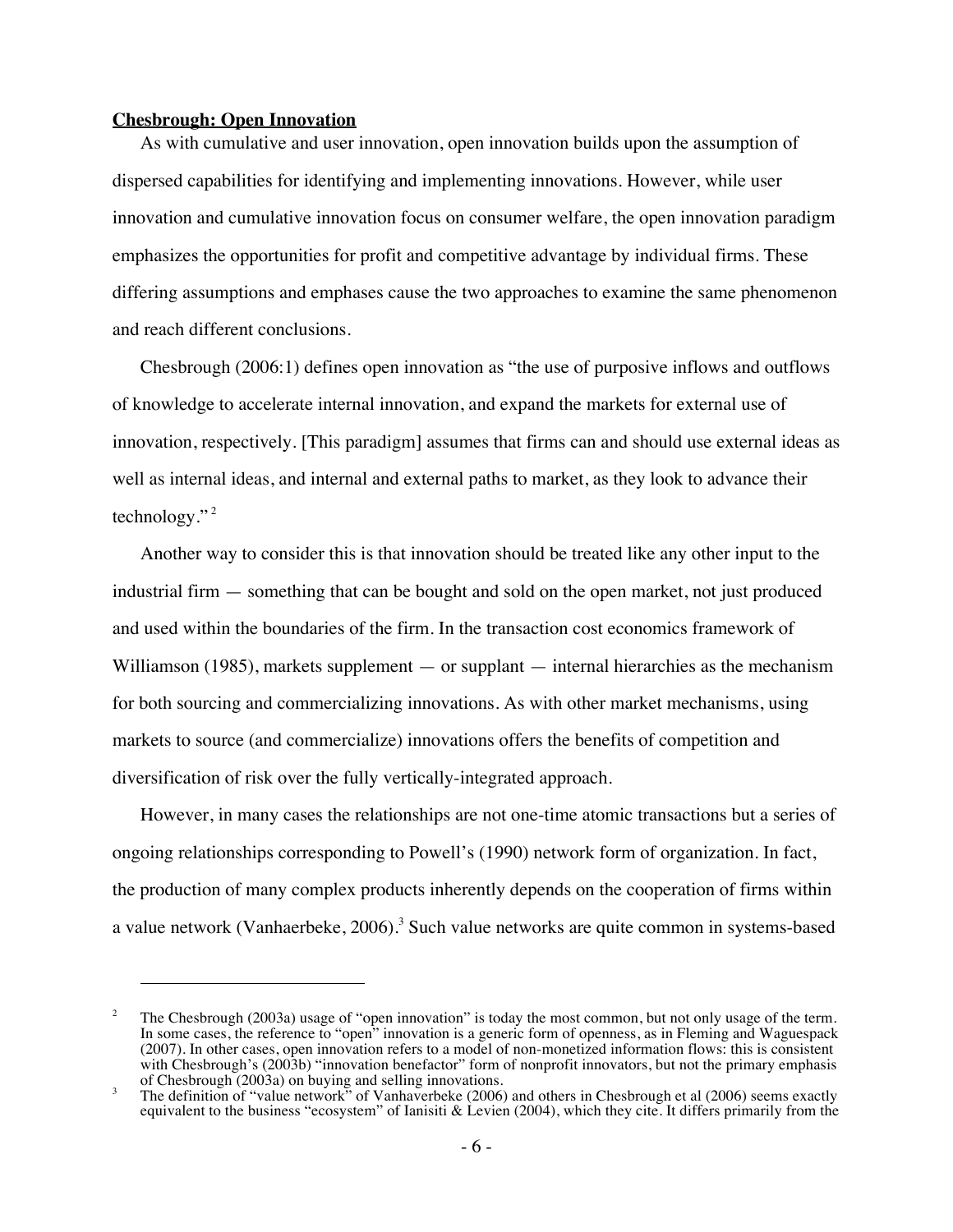industries. Where once vertical integration was the norm — as represented by IBM in computers or Motorola in cellular telephones — it has been supplanted by horizontal specialization, fueled by strong economies of scale for key components (Grove, 1996; West, 2006). The subdivision of labor between key remembers of the value network is enabled by technical modularity that enables an efficient division of labor (Baldwin and Clark, 2000; Langlois, 2003). However, innovation in such systems often requires a firm or group of firms to lead and shape the innovation occurring within a value network (Maula et al, 2006).

## **Policies to Encourage Interorganizational Innovation**

Even though the empirical record is still developing, researchers have provided evidence that interorganizational innovation can be faster, more efficient and more diversified than the alternative approaches for developing and commercializing innovations. Policymakers thus should be concerned about the effect various public policies would have upon the prevalence and effectiveness of interorganizational innovation.

Most of the factors affecting buy-versus-make innovation decisions lie within the boundaries of the firm. However, a number of policy decisions can affect both the supply and cost of external innovations — and thus the likelihood that firms will consider and adopt such external innovations rather than developing their own (or not innovating at all).

Here I examine five policies: intellectual property, public funding of R&D and infrastructure, regulation of competition and taxation.

#### **Strength of the IP Regime**

-

The core research question for economic studies of cumulative innovation has been determining the appropriate type and strength of innovation incentives. Researchers seek to balance the need for adequate incentives to encourage investment in innovation, while trying to reduce the drag on the cumulative innovation that occurs between firms across a given industry

more familiar Porter "value chain" by including other paths for value creation beyond the value chain, notably companies selling goods and services that are complementary to the value created by the focal firm.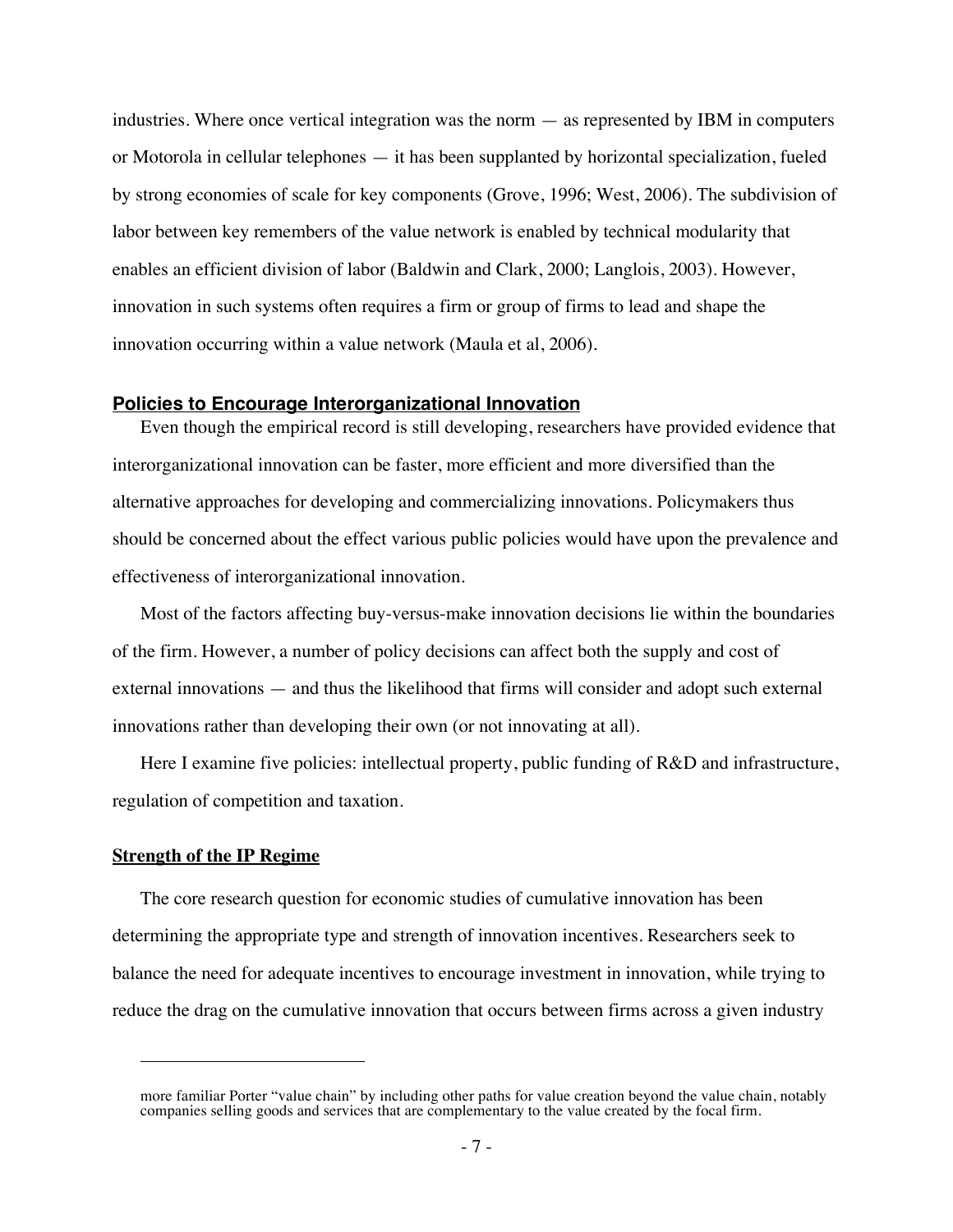or segment. Although Scotchmer (2004) has suggested alternative innovation incentives such as invention prizes, most of the research and policy discussion has focused on the appropriate strength of the IP protection mechanisms.

Here I consider the effects on interorganizational innovation of strengthening (or weakening) two approaches for protecting intellectual property rights: patents and copyright. The three theories of interorganizational innovation focus on different consequences of changing the strength of a national IPR regime (Table 2).

*Patent Regimes.* The US and other developed economies have faced a wide range of proposals in the past decade for patent policy reform, many of them intended to undo prior reforms that strengthened the enforceability of patents as an incentive for small inventors. Some of these reforms would be quite modest, by reducing the likelihood of protection for trivial ideas and making it easier to overturn weak patents (Jaffe and Lerner, 2004; Graham and Harhoff, 2005). Other proposed changes are more dramatic.

A fundamental concern of cumulative innovation is that an excessively broad grant of intellectual property rights will shut down cumulative innovation, because a second innovator building on the efforts of the first will lack the incentive to develop the necessary extensions and improvements (Scotchmer, 1991).

Thus, decreasing the scope or duration of patent claims would recognize and encourage the practice of cumulative innovation within an industry. However, such changes could decrease the attractiveness of business models based on developing and licensing IP to external customers, a key strategy available within open innovation (cf. Chesbrough, 2003a).

*Copyright.* Concerns about strong IP regimes deterring cumulative (or user) innovation are not limited to patent policy. In some ways copyright has been the area of greatest policy experimentation, as right-holders have experimented by unilaterally granting additional rights within existing national policy. These rights have been designed to encourage experimentation in user or cumulative innovation.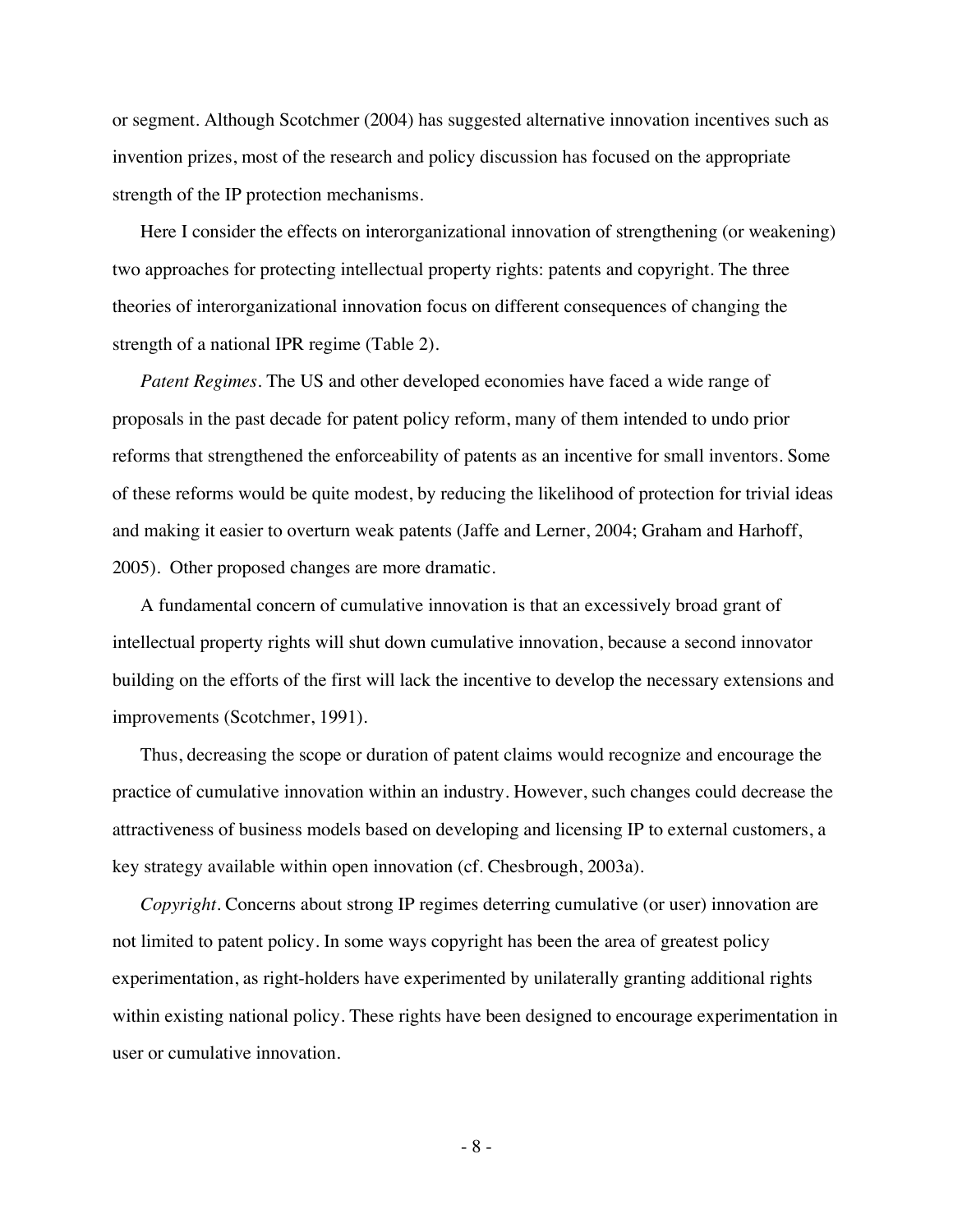The initial experiments came with the creation of licenses for free and open source software (Rosen, 2004). The two movements share similar technical approaches but different underlying philosophies (Dedrick and West, 2008). Free software is explicitly predicated on a user innovation model (von Hippel, 2001). Open source is designed to facilitate what would later be called open innovation — creating shared IP that could be used as a source of external innovations by for-profit entities (Behlendorf, 1999; West & Gallagher, 2006). Both approaches enable cumulative innovation, because the copyright licenses are designed to facilitate sharing of technology to enable further decentralized innovation

An entire class of literary or artistic expression (typically covered by copyright) is based upon recombining, elaborating or satirizing prior art; a common example is the creation of new songs that incorporate digital samples of one or more prior songs (cf. Lessig, 2004; von Hippel, 2005). The "creative commons" licenses are intended to facilitate such sharing and recombination, based on the ideas embodied in free and open source licenses.

As with patents, stronger copyright regimes can discourage the practice of cumulative innovation, or delay it by introducing a high degree of uncertainty to the process. On the other hand, weaker copyright regimes could shift incentives away from unique contributions towards more derivative ones. The creation of new copyright licenses (open source, free software and creative commons) show how the existing copyright law can be used to facilitate rather than deter cumulative innovation, but court tests of these mechanisms remain scarce.

#### **Funding and Managing Public R&D**

Another heavily debated and studied area of innovation policy over the past twenty years has been concerning government-funded innovations. The debate has focused on he level of funding and the allocation of rights, but has also consider policies related to developing, managing and diffusing such innovations.

Innovations from government research labs, government-funded university projects and other public sources (including university funded research) were traditionally allowed to spillover

- 9 -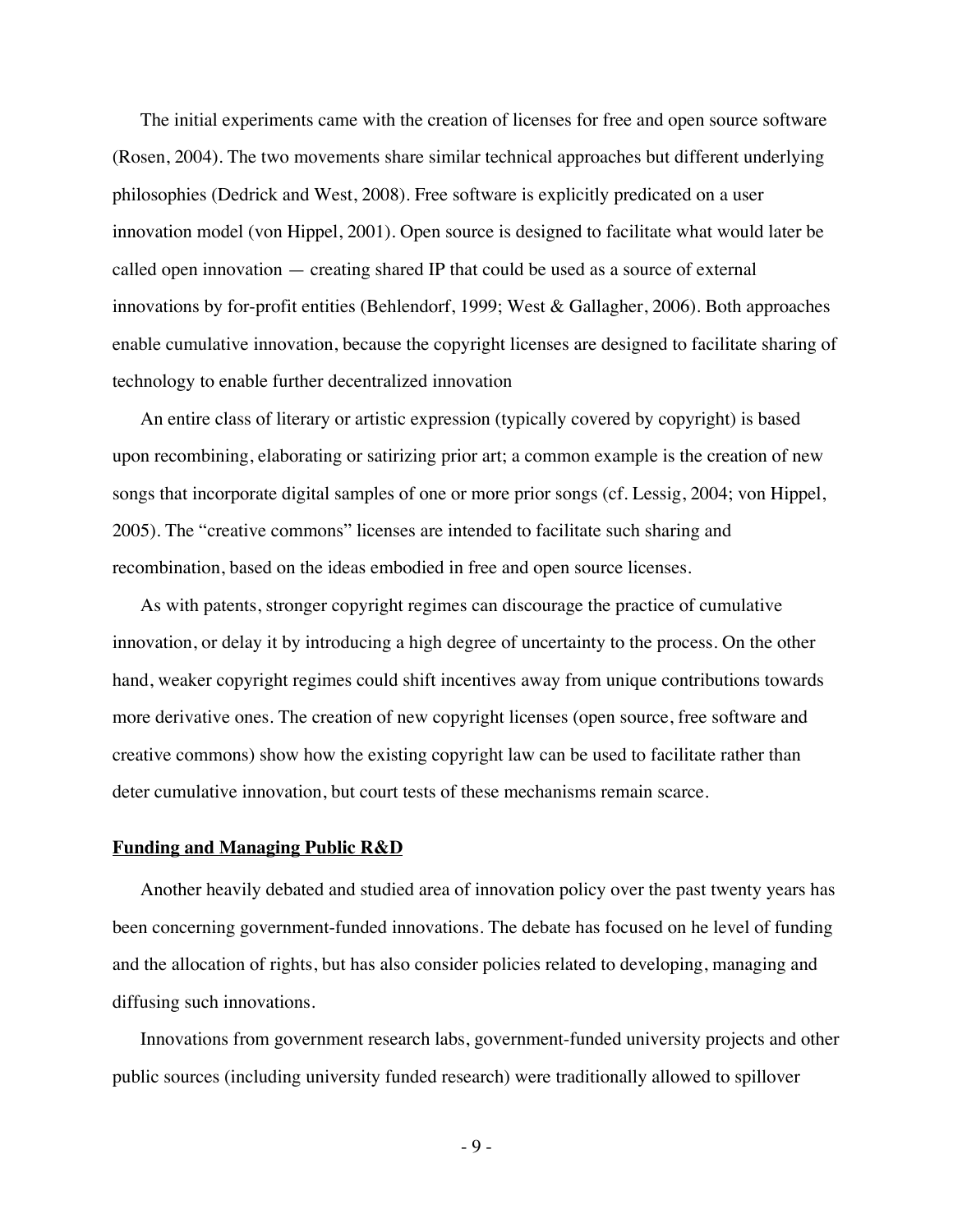freely to the private sector in a model Chesbrough (2003b) terms the "innovation benefactor". In other cases, nonprofit organizations have sought to disseminate their innovations as (per Chesbrough 2003b) "innovation missionaries." In both cases, the funding or provision of innovation is a public good provided to promote societal welfare (West et al, 2006). Such an approach should strongly increase cumulative innovation, since the public spillovers to a wide range of commercial actors diversify the likely supply of potential innovators who can build on that public science.

Such spillovers from government founded R&D have also been the basis of open innovation, particularly for basic science or dual use military technology. One well-known example is the Internet, which was developed using US Department of Defense funding to provide a military communications network robust against military attack, but subsequently enabled a wide range of private innovation (Mowery and Simcoe, 2002). A lesser known example is that of digital communications, where DoD-funded basic research in information theory at MIT spilled over to former PhD students who formed startup ventures during the 1960s (West, forthcoming).

However, the 1980 US Bayh-Dole Act was based on the opposite philosophy — that most effective path for commercializing university inventions was not through free spillovers from universities to industries, but by assuring universities of an economic incentive to see to it that those inventions were commercialized. Thus, the act encouraged universities to patent innovations developed using Federal government money and then license those innovations to private firms.4 In the terms of Chesbrough (2003b), universities are transformed from innovation benefactors to innovation merchants.

As with open innovation, this is predicated on an assumption that strong incentives are needed to develop and commercialize innovations —specifically, that universities will not aid technology transfer and commercialization absent limitations of drag created by patenting public science. McManis & Noh (2007) summarize the policy debate and evidence over the Bayh Dole

-

<sup>&</sup>lt;sup>4</sup> The rate of increased patenting by US universities predates the Bayh-Dole Act, and thus the Act is as much a reflection as a cause of a shift in the availability of free innovation spillovers (Mowery and Sampat, 2001).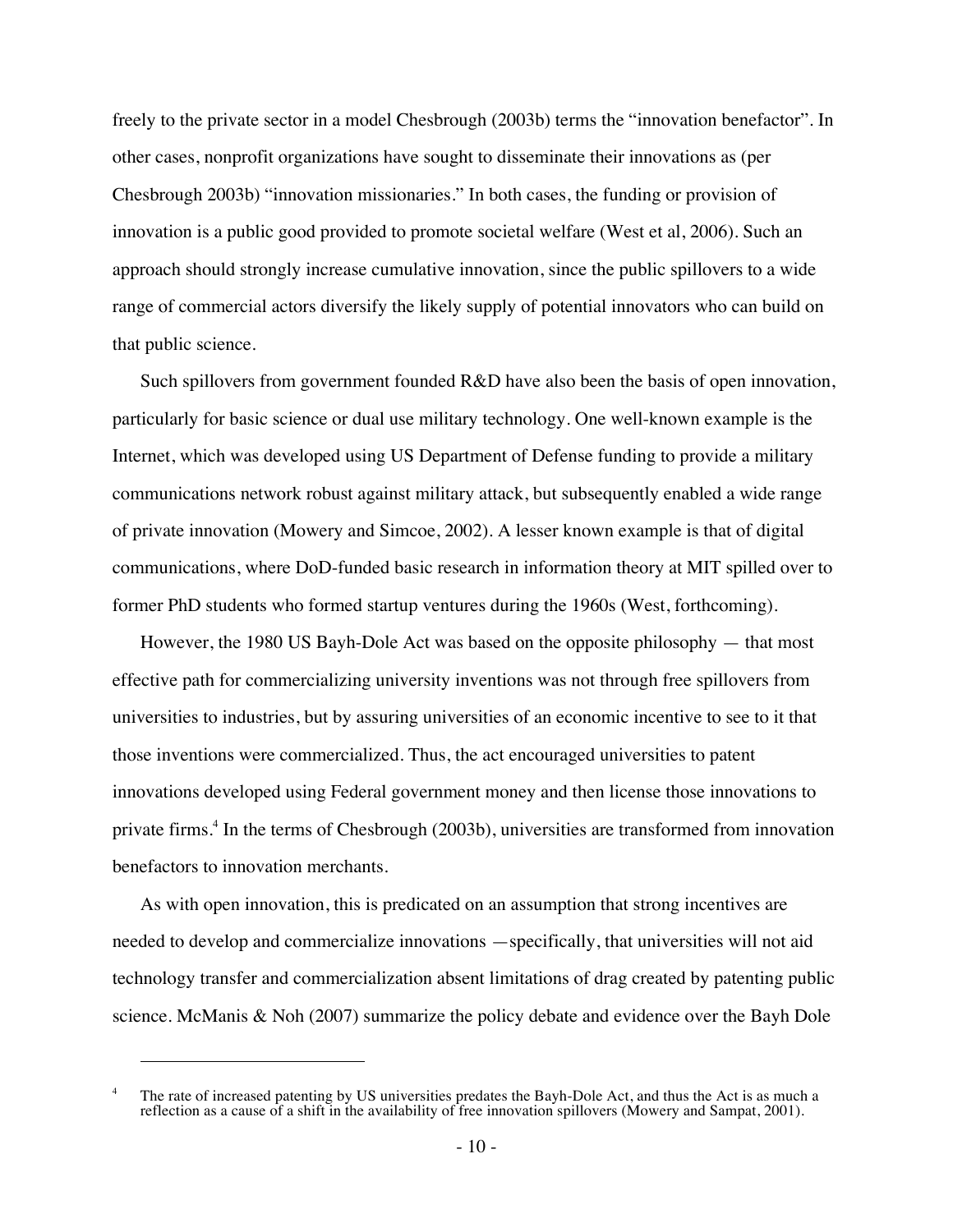Act and its effects on university biotechnology research. Fabrizio (2006) shows that attempts by universities to capitalize on their innovation creation can potentially provide returns to the university, but also create innovation drag, slowing the process of cumulative innovation.

#### **Competition Policy**

While interorganizational innovation would normally be seen as promoting a diversity of innovation sources and thus be pro-competitive, under certain conditions the associated industry structure could run afoul of antitrust or other national competition policies. Here I highlight two cases: a component-based open innovation model, and explicit attempts to create cumulative innovation through R&D consortia or other efforts at R&D pooling.

*Horizontal Component Monopolies.* As noted by Grove (1996), an alternative to the vertical integration in the ICT industry (as with mainframe computers) is a component-integration model represented by microprocessor and operating system vendors supplying to personal computer makers. Through increased volumes and market share, by supplying to a wide range of competing vendors, successful component producers enjoy a range of supply- and demand-side economies of scale that tend to create quasi-monopolies in a given product category or segment.

No matter how lawfully obtained, such successful quasi-monopolies are subject to anti-trust scrutiny — particularly in Europe, where (unlike the US) competition policy considers the impact of market power on competitors, not just consumers. The small number of high profile cases against dominant component suppliers (Microsoft, Intel, Qualcomm) make it hard to generalize thus far as to the broader impact of competition policy on future component/integration business models, but existing competition policy clearly seeks to limit the business strategies of component suppliers that achieve a dominant position in their segment.

Meanwhile, in response to antitrust criticisms, these suppliers have sought to enlist allies from among their customers, focusing on medium-sized and smaller buyers. These are the customers who most benefitted from the availability of components and thus open innovation, because they would otherwise lack the scale and innovation capabilities to compete with large

- 11 -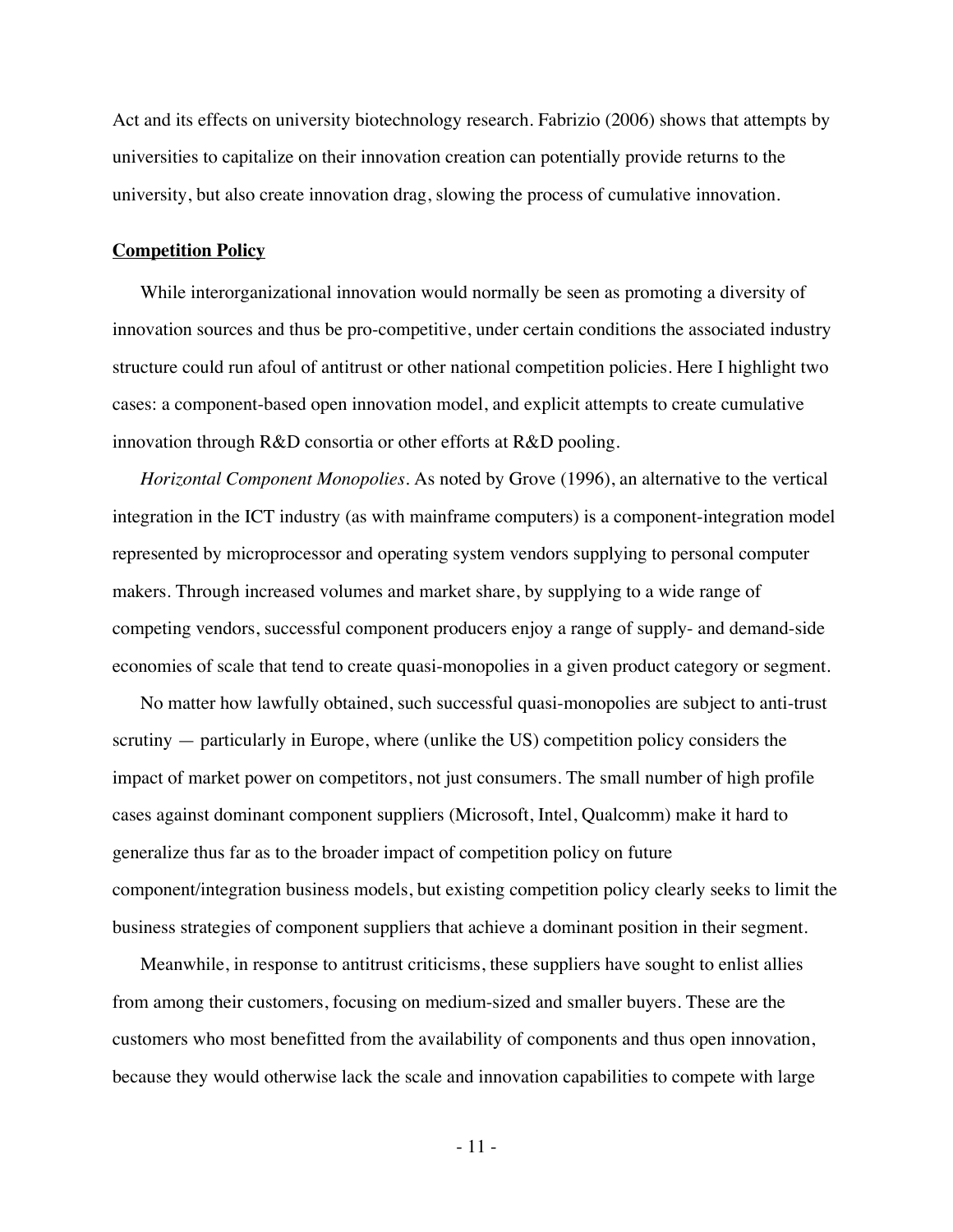vertically-integrated incumbents. The archetypal example would be Dell Computer, formed by Michael Dell in his college dormitory to ship personal computers in competition with IBM.

*R&D Consortia.* Another potential source of external innovations for firms is through cooperative R&D between suppliers, customers and competitors. Typically, the R&D is funded by a consortium and the consortium members share in its returns. Such *a priori* agreements on research cooperation protect later inventors from hold-up by earlier ones, thus enabling the process of cumulative innovation (Scotchmer, 1991).

However, any cooperation among competitors is fraught with antitrust implications, and thus generates many billable hours (and an occasional cancelled consortium) seeking to navigate potential minefields. In the US, R&D consortia were explicitly authorized by the National Cooperative Research Act of 1984, reversing a policy decision of the 1890 Sherman Antitrust Act that banned such cooperation between direct competitors<sup>5</sup> (Evan & Olk, 1990). While NCRA-compliant consortia often include just two direct competitors (a form of cumulative innovation), in other cases the cooperation may span an open innovation value network of competitors, suppliers and customers — as with the Evan & Olk (1990) example of the Plastics Recycling Foundation, which included makers of plastics and plastic-based packaging, as well as major buyers of such packaging. Presumably the direct involvement of (industrial) buyers would vitiate concerns that such collaborative R&D would be anti-competitive and hurt the interests of buyers.

Antitrust issues would presumably be less of an issue for consortia where innovation benefits spill over to participants and non-participants alike, as West and Gallagher (2006) observe with open source software consortia. However, the applicability of this form for shared R&D has yet to be proven beyond software production.

-

<sup>5</sup> As Evan and Olk (1990) note, such collaborative innovation was not considered illegal in Western Europe or Japan.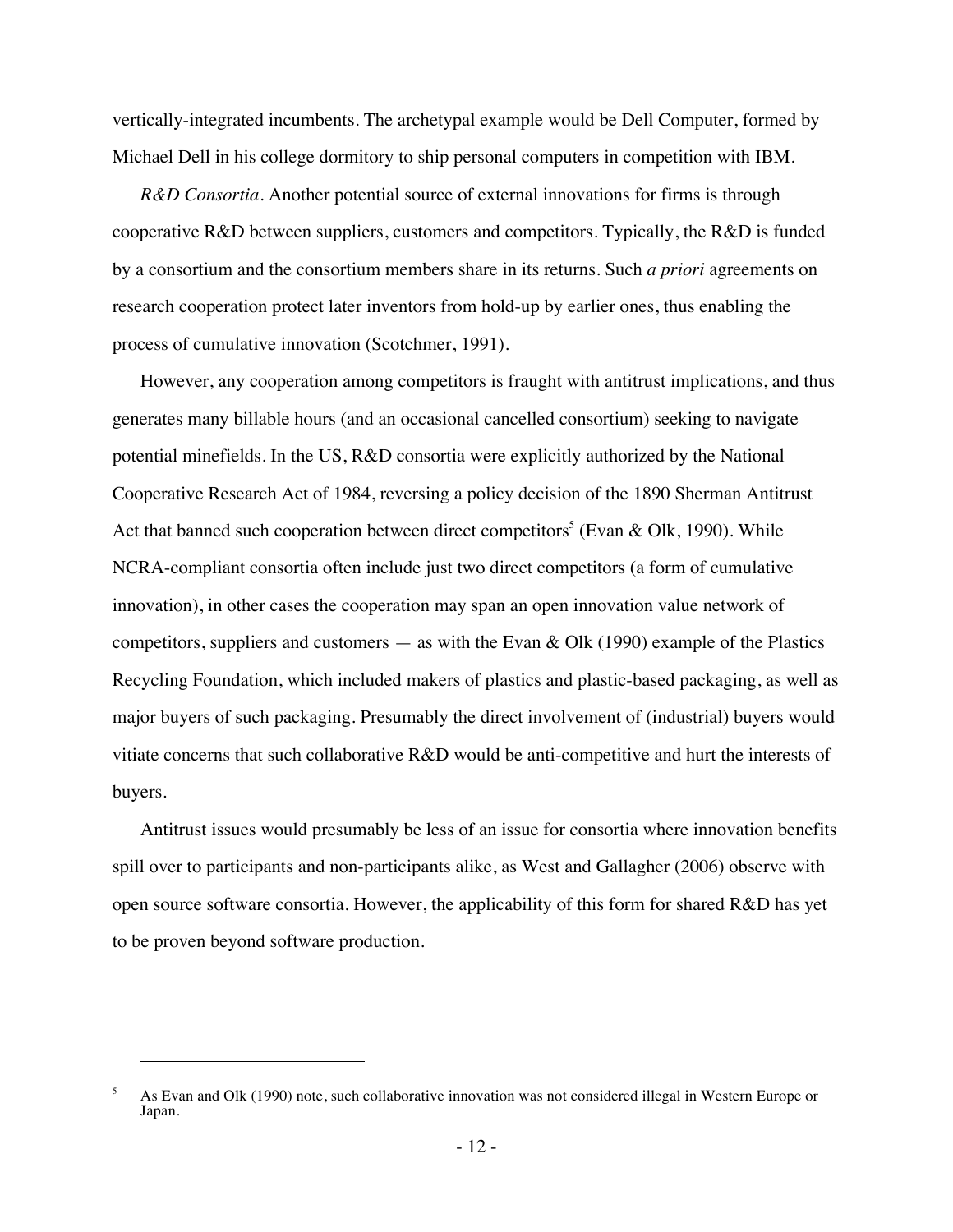#### **Promoting Public Infrastructure**

The example of the Internet suggests that public funding for innovative infrastructure can under some circumstances facilitate processes of interorganizational innovation by encouraging the widest possible range of innovation contributions. There are at least three mechanisms by which that innovation is facilitated.

First, as with other publicly-funded research, the public spillovers and lack of appropriability can fuel a virtuous cycle of adoption and enhancements. For the Internet, this encouraged entry by innovative users, suppliers, complementers, or rivals to existing firms. Such entry was reinforced by the procurement policies of the US government, which favored entry into data networking by small firms, and did not allow the technological designs of any one firm to dominate the architecture (Mowery & Simcoe, 2002).

Additionally, the process of standardizing infrastructure interfaces generally follows the best practices for multilateral standards setting organizations (SSOs) (cf. West, 2007). As such, it benefits from well-developed policies of these SSOs, which have generally been designed to facilitate a cumulative innovation process within an industry segment across a wide range of industry participants. The most successful example of information infrastructure — the Internet — created new forms of standardization, notably the Internet Engineering Task Force, which used new processes that were in many way more open than earlier SSOs (Bradner, 1999).

By its nature, such a process of interorganizational standardization creates alternatives to vertical integration and thus opportunities for open innovation. Well-defined interfaces enable inter-organizational modularity and thus a division of labor across organizational boundaries (Langlois, 2003). This could potentially create component or systems markets between providers of different pieces of the infrastructure

#### **Tax Policy**

Tax deductions or credits encourage firms to invest in R&D to produce innovations, but allow those incentives are structured may change the relative attractiveness of internal vs.

- 13 -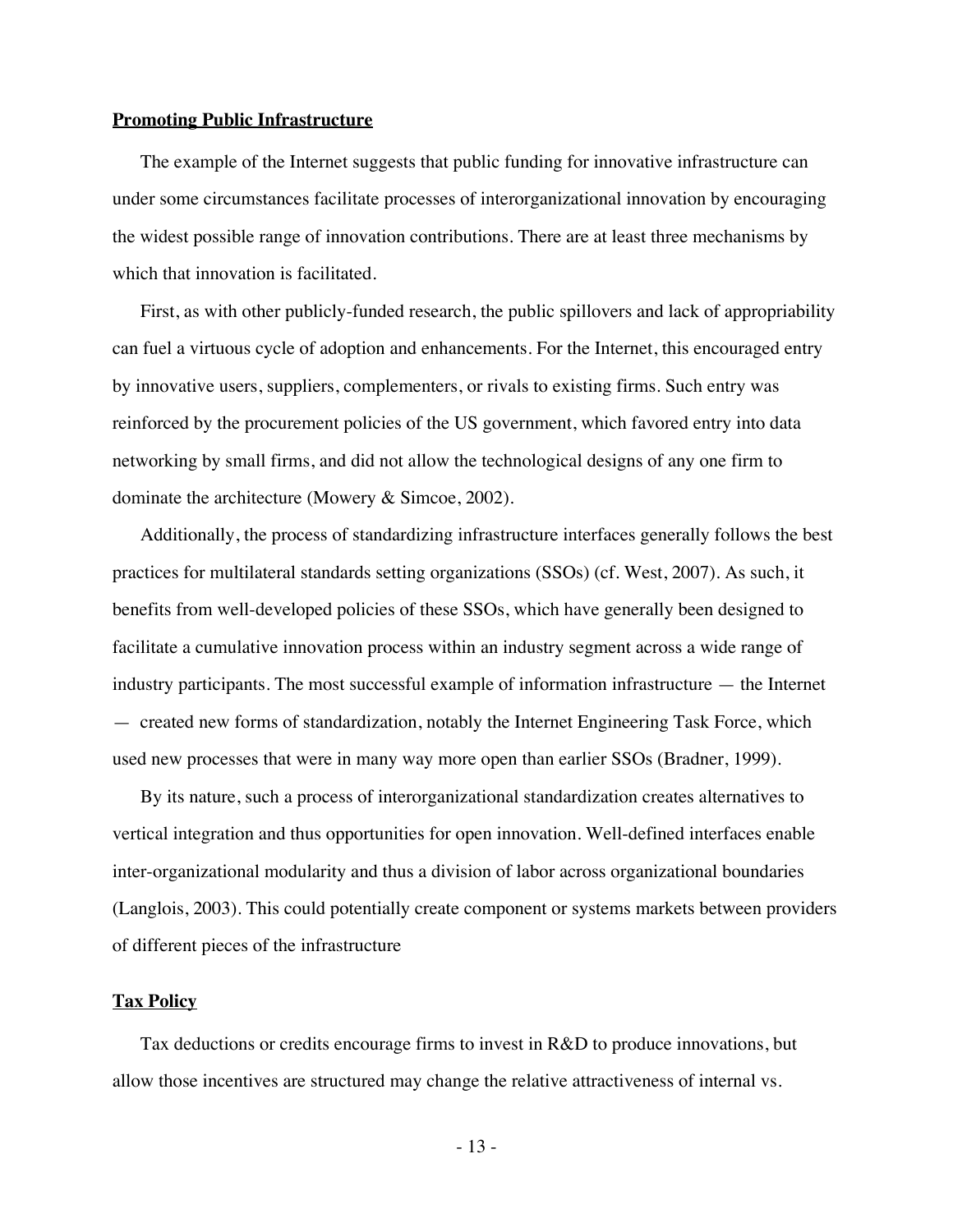external R&D. For the typical scenario of large profitable firms buying from smaller and younger startups — as in major pharmaceutical firms buying from biotech startups — incentives that favor small firms would increase the supply of external innovations. Examples would include caps on incentive payments per firm, as well as the use of tax credits instead of deductions (the latter being less useful for small firms that pay lower tax rates or may be unprofitable).

The attractiveness of external sources of innovation can also be affected by state policies, specifically the recent efforts by states to increase revenues by taxing services in addition to tangible and intangible products. A state sales tax on services was assessed on contract R&D would make external innovations more expensive and thus less attractive than those traded within the firm. Conversely, a tax policy that treats royalties more favorably than contract services might allow external innovation to continue unimpeded, at least for firms that anticipate tax issues in contracting for such external innovations.

#### **Conclusions**

Interorganizational innovation is a reality of the modern industrial world. We tend to think of it as a recent phenomenon, born of the Internet technology that has enabled global virtual collaboration. However, such collaboration has been common in industrial districts for centuries, and (although records are scarce) within medieval guilds before that. That said, the combined personal computer revolution of the 1980s and the Internet revolution of the 1990s have democratized such innovation, by making writing, software production, music composition, video editing and a wide array of other creative activities available to anyone with access to a PC (cf. Zittrain, 2006).

Whether modern or medieval, the same policy tradeoffs remain: maximizing the incentives for specific firms or individuals to innovate, while minimizing the cumulative drag on the remaining pool of potential innovators. Policy decisions need to be informed by broader and deeper empirical evidence on both sides of this tradeoff.

- 14 -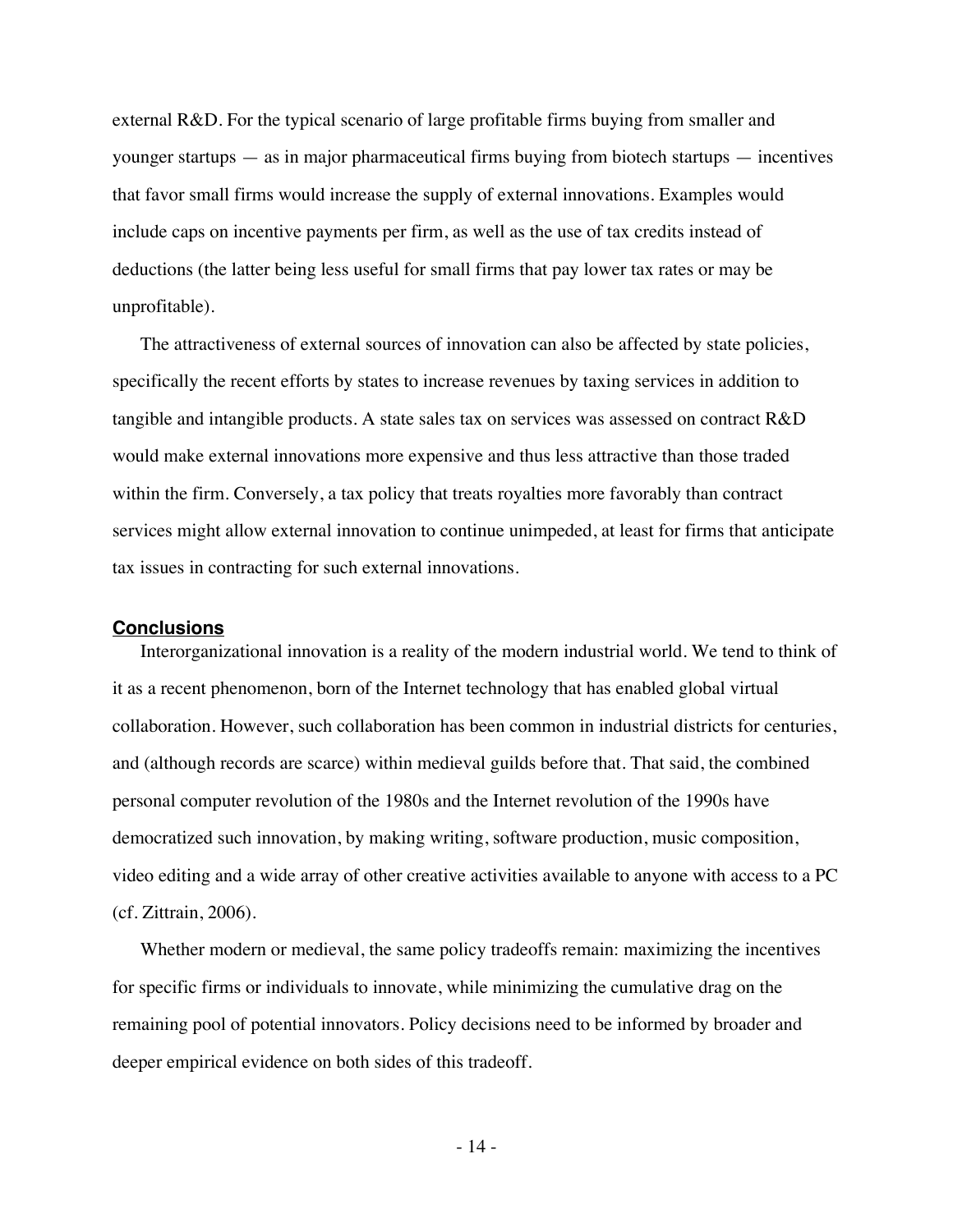### **References**

- Allen, Robert C., "Collective Invention," *Journal of Economic Behavior and Organization,* 4, 1 (March 1983): 1-24.
- Baldwin, Carliss Y. and Kim B. Clark, 2000. *Design Rules, Vol. 1: The Power of Modularity.* Cambridge, Mass.: MIT Press.
- Baldwin, Carliss, Christoph Hienerth, Eric von Hippel, (2006) "How user innovations become commercial products: A theoretical investigation and case study," *Research Policy,* 35 (9), 1291-1313
- Behlendorf, Brian (1999). "Open Source as a Business Strategy" in Chris DiBona, Sam Ockman and Mark Stone, ed. *Open Sources: Voices from a Revolution,* Sebastopol, Calif.: O'Reilly & Associates.
- Bradner, Scott (1999). "The Internet Engineering Task Force," in Chris DiBona, Sam Ockman and Mark Stone, ed. *Open Sources: Voices from a Revolution,* Sebastopol, Calif.: O'Reilly & Associates.
- Chandler, Alfred D, Jr., *The visible hand: the managerial revolution in American business,* Cambridge, Mass.: Belknap Press, 1977.
- Chandler, Alfred D, Jr., *Scale and scope: the dynamics of industrial capitalism*, Cambridge, Mass.: Belknap Press, 1990.
- Chesbrough, Henry (2003a) *Open Innovation: The New Imperative for Creating and Profiting from Technology.* Boston: Harvard Business School Press.
- Chesbrough, Henry W. (2003b) "The Era of Open Innovation." *Sloan Management Review*, 44 (3): 35-41.
- Chesbrough, Henry (2006) "Open Innovation: A New Paradigm for Understanding Industrial Innovation," in Henry Chesbrough, Wim Vanhaverbeke, and Joel West, eds., *Open Innovation: Researching a New Paradigm.* Oxford: Oxford University Press, pp. 1-12.
- Chesbrough, Henry, Wim Vanhaverbeke and Joel West, eds. (2006) *Open Innovation: Researching a New Paradigm*. Oxford: Oxford University Press.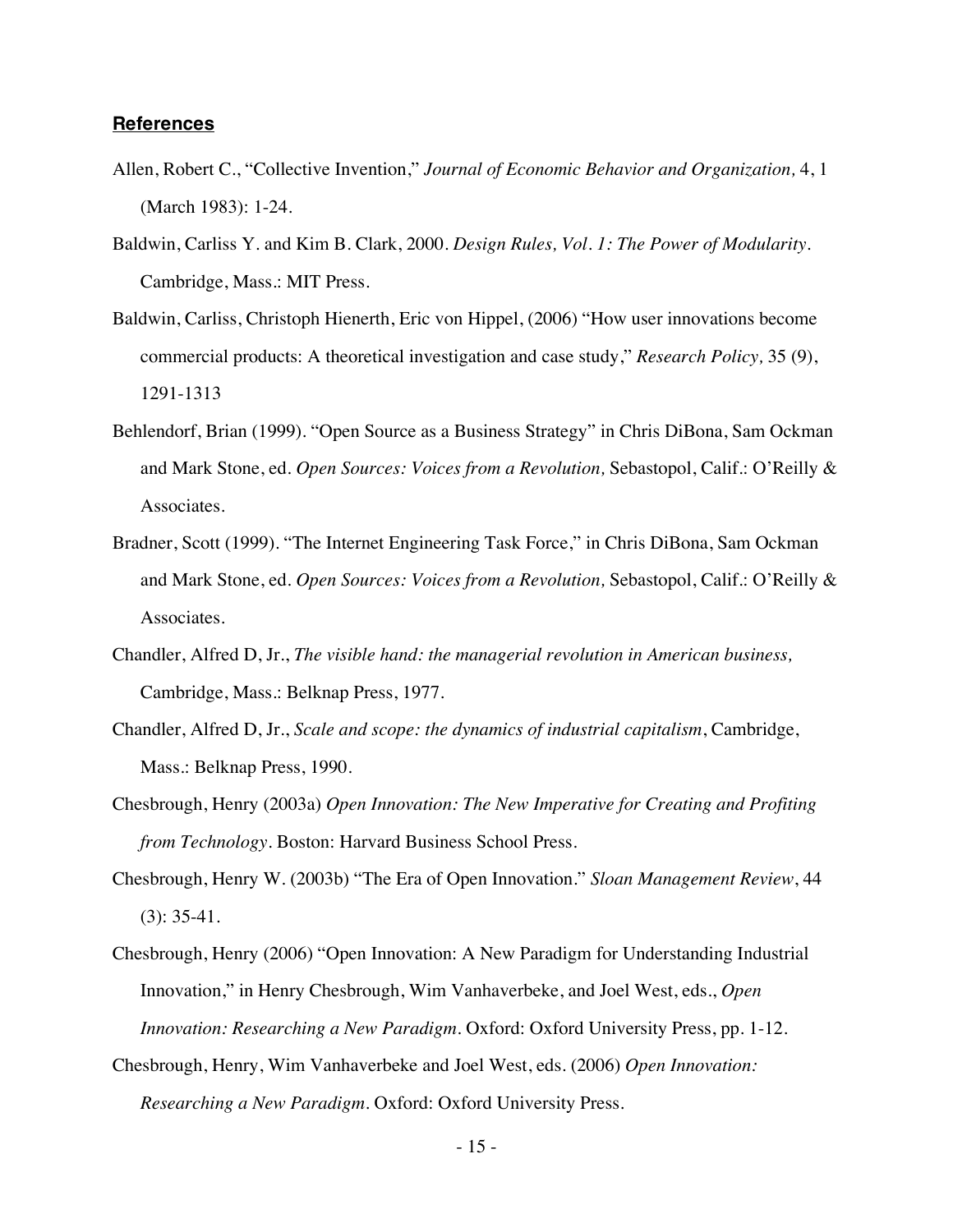- Christensen, Jens Frøslev, Michael Holm Olesen and Jonas Sorth Kjær (2005). "The Industrial Dynamics of Open Innovation — Evidence from the transformation of consumer electronics." *Research Policy,* 34, 10 (December): 1533-1549
- Dedrick, Jason and Joel West, "Movement Ideology vs. User Pragmatism in the Organizational Adoption of Open Source Software," *in Kenneth L. Kraemer and Margaret Elliott, eds., Computerization Movements and Technology Diffusion: From Mainframes to Ubiquitous Computing,* Medford, NJ: Information Today, 2008.
- Evan, William M. and Paul Olk, 1990 "R&D Consortia: A New U.S. Organizational Form" *Sloan Management Review* 31 (3), pp. 37-45.
- Fabrizio, Kira (2006) "The Use of University Research in Firm Innovation," in Henry Chesbrough, Wim Vanhaverbeke, and Joel West, eds.. *Open Innovation: Researching a New Paradigm,* Oxford: Oxford University Press, pp. 134-160.
- Fleming, Lee and David M. Waguespack (2007) "Brokerage, Boundary Spanning, and Leadership in Open Innovation Communities," *Organization Science,* 18 (2), 165-180.
- Franke, Nikolaus and Sonali Shah, (2003), "How communities support innovative activities: an exploration of assistance and sharing among end-users," *Research Policy* 32 (1), 157-178
- Franke, Nikolaus; von Hippel, Eric. 2003. "Satisfying Heterogeneous User Needs via Innovation Toolkits: The Case of Apache Security Software," *Research Policy,* 32 (7): 1199-1215.
- Graham, Stuart J.H. and Dietmar Harhoff, "Would the US Benefit from Patent Post-grant Reviews? Evidence from a 'Twinning' Study," NBER working paper, June 2005.
- Grove, Andrew S. (1996). *Only the Paranoid Survive: How to Exploit the Crisis Points that Challenge Every Company and Career,* New York: Doubleday.
- Hars, Alexander and Ou, Shaosong (2002) "Working for free? Motivations for participating in open-source projects." *International Journal of Electronic Commerce,* 6(3), 25-39.
- Hienerth, Christoph (2006) "The commercialization of user innovations: the development of the rodeo kayak industry,*" R&D Management*, 36, 3, 273-294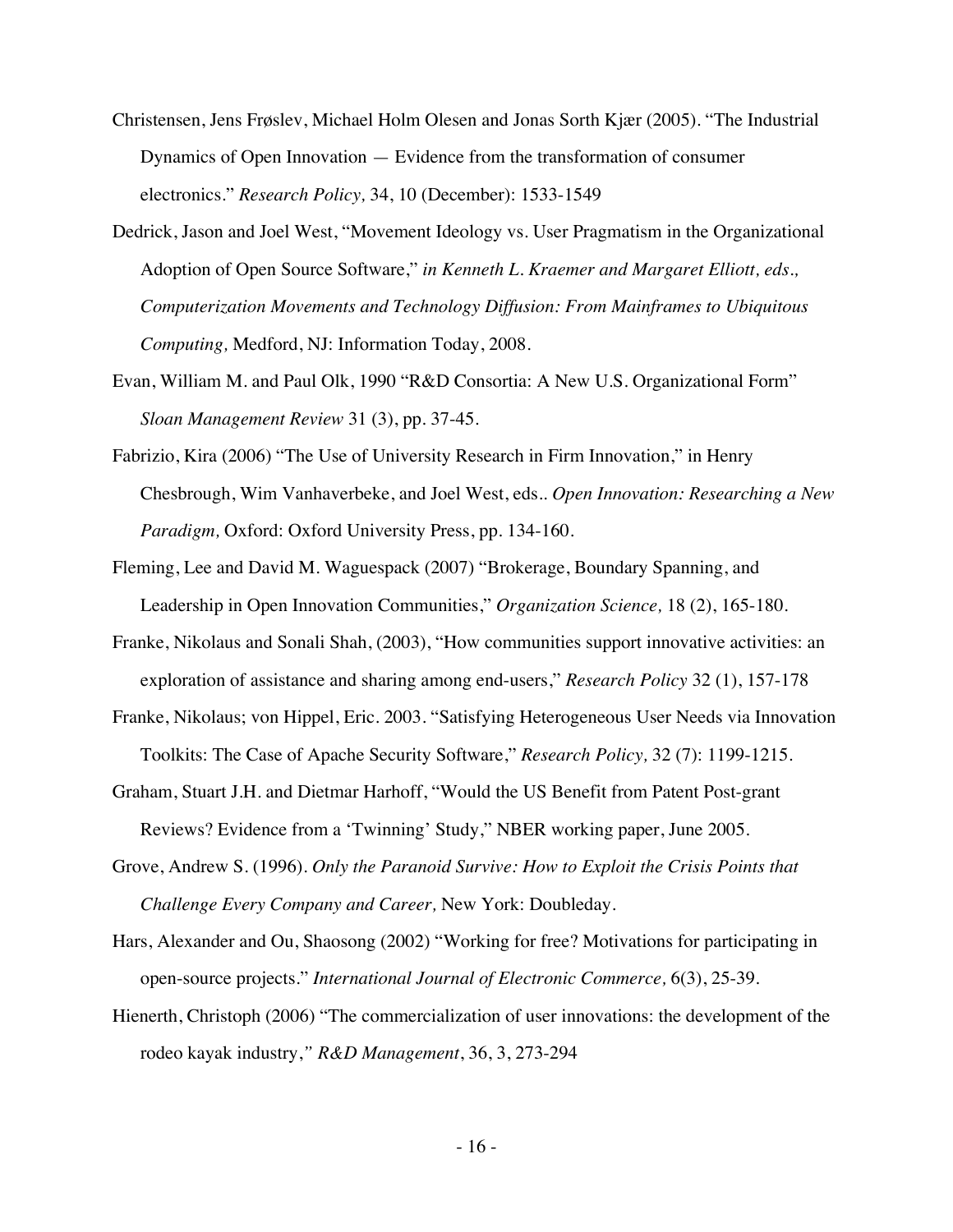- Iansiti, Marco and Roy Levien. 2004. *The Keystone Advantage: What The New Dynamics of Business Ecosystems Mean for Strategy, Innovation, and Sustainability.* Boston: Harvard Business School Press.
- Jaffe, Adam B. and Lerner, Josh. (2004) *Innovation and Its Discontents: How Our Broken Patent System is Endangering Innovation and Progress, and What to Do About It. Princeton, NJ:* Princeton University Press.
- Jeppesen, Lars B. and Lars Frederiksen (2006) "Why Do Users Contribute to Firm-Hosted User Communities? The Case of Computer-Controlled Music," *Organization Science,* 17, 1 (Jan.- Feb.), 45-63.
- Lakhani, Karim R. and von Hippel, Eric. (2003) "How open source software works: 'free' userto-user assistance." *Research Policy,* 32(6): 923-943.
- Langlois, Richard N. 2003. "Modularity in technology and organization," *Journal of Economic Behavior and Organization,* 49 (3): 19-37.
- Laursen, Keld., and Ammon J. Salter (2006) "Open for Innovation: The role of openness in explaining innovation performance among UK manufacturing firms." *Strategic Management Journal,* 27 (2), 131-150
- Lessig, Lawrence, 2004. Free culture: how big media uses technology and the law to lock down culture and control creativity, New York: Penguin Press.
- Maula, Markku, Thomas Keil and Jukka-Pekka Salmenkaita (2006) "Open innovation in systemic innovation contexts," in Henry Chesbrough, Wim Vanhaverbeke, and Joel West, eds., *Open Innovation: Researching a New Paradigm.* Oxford: Oxford University Press, pp. 241-257.
- McManis, Charles R. and Sucheol Noh, "The Impact of the Bayh-Dole Act on Genetic Research and Development: Evaluating the Arguments and Empirical Evidence to Date," working paper, Washington University School of Law, July 2007.
- Mowery David C., Simcoe Tim (2002). "Is the Internet a US invention? An economic and technological history of computer networking," *Research Policy,* 31, 1369-1387.

- 17 -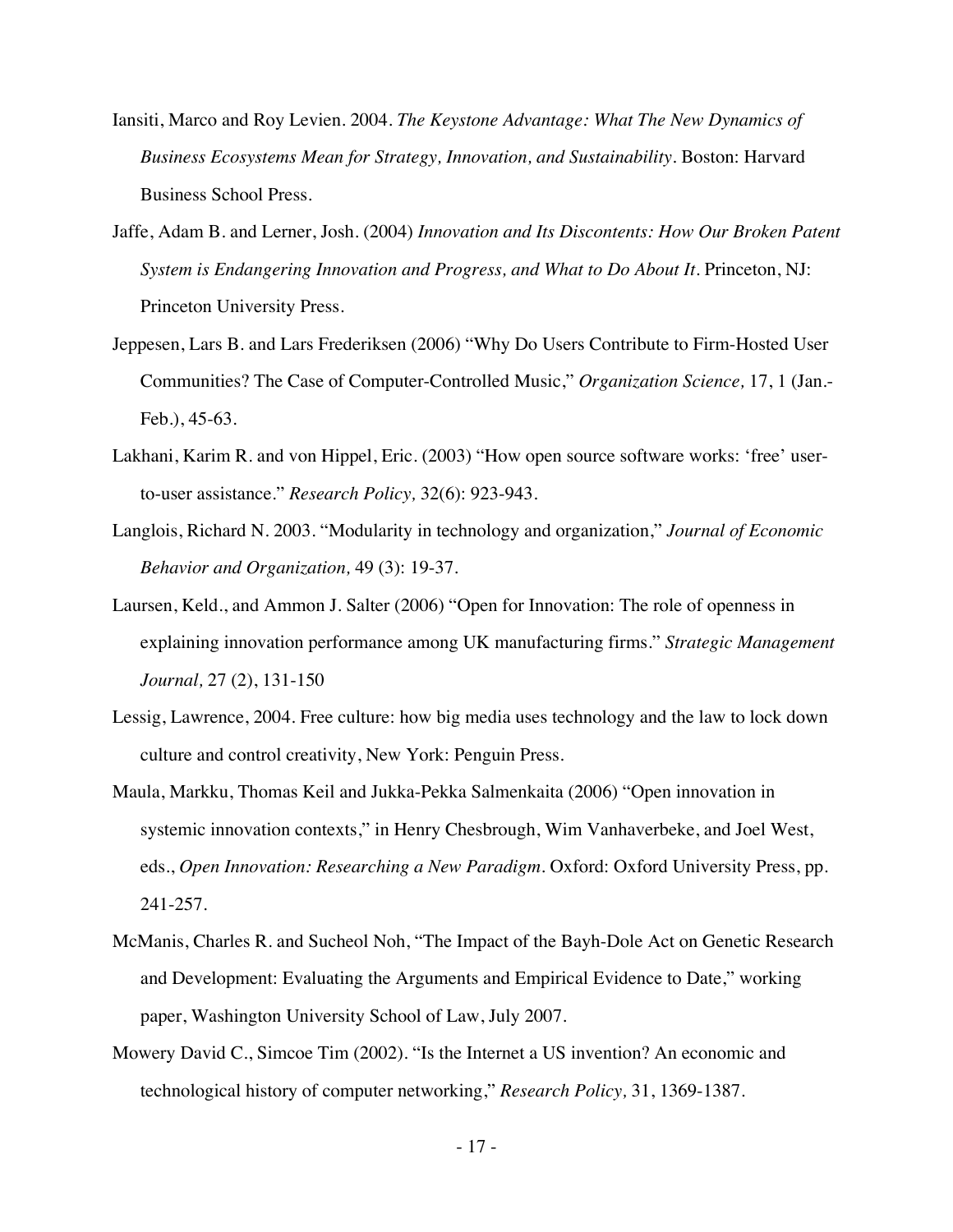- Murray, Fiona and Siobhán O'Mahony. 2007 "Exploring the Foundations of Cumulative Innovation: Implications for Organization Science," *Organization Science.* 18 (6), 1006 - 1021.
- Nuvolari, Alessandro (2004) "Collective invention during the British Industrial Revolution: the case of the Cornish pumping engine," *Cambridge Journal of Economics,* 28 (3), 347-363.
- O'Mahony, Siobhán. (2003) "Guarding the commons: how community managed software projects protect their work." *Research Policy*, 32 (7): 1179-1198.
- Powell, Walter W. (1990). "Neither Market Nor Hierarchy: Network Forms of Organization." In Barry M. Staw and Larry L. Cummings, eds., *Research in Organizational Behavior* 12. Greenwich, CT: JAI Press.

Raymond, Eric S., *The Cathedral and the Bazaar,* O'Reilly, 1999.

- Rosen, Lawrence (2004). *Open Source Licensing: Software Freedom and Intellectual Property Law,* Upper Saddle River, NJ: Prentice Hall PTR.
- Scotchmer, Suzanne. 1991. "Standing on the Shoulders of Giants: Cumulative Research and the Patent Law*," Journal of Economic Perspectives,* 5 (1), 29-41.

Scotchmer, Suzanne, *Innovation and incentives*, Cambridge, Mass.: MIT Press, 2004.

Vanhaverbeke, Wim (2006) "The Inter-organizational Context of Open Innovation," in Henry Chesbrough, Wim Vanhaverbeke, and Joel West, eds., *Open Innovation: Researching a New Paradigm.* Oxford: Oxford University Press, pp. 205-219.

von Hippel, Eric (1988) *The Sources of Innovation.* New York: Oxford University Press.

von Hippel, Eric (2001) "Innovation by user communities: Learning from open-source software," *Sloan Management Review* 42, 4 (Summer): 82-86.

von Hippel, Eric (2005). *Democratizing Innovation.* Cambridge, Mass.: MIT Press.

von Krogh, Georg, Spaeth, Sebastian and Lakhani, Karim R, 2003. "Community, joining, and specialization in open source software innovation: a case study," *Research Policy* 32 (7), 1217-1241.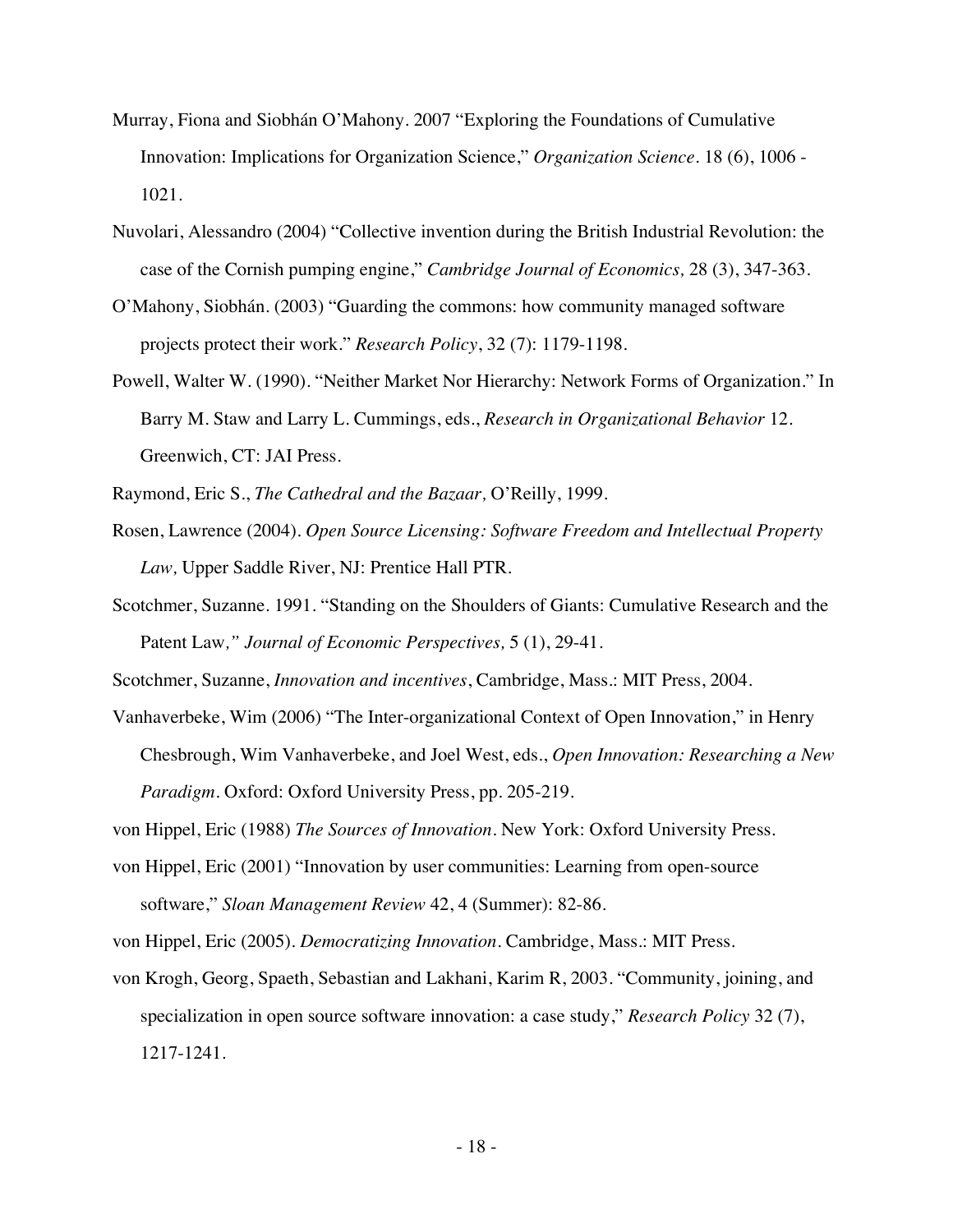- von Hippel, Eric, and von Krogh, Georg (2003). "Open source software and the 'privatecollective' innovation model: Issues for organization science." *Organization Science,* 14(2),: 209-223.
- West, Joel, "The Economic Realities of Open Standards: Black, White and Many Shades of Gray," in Shane Greenstein and Victor Stango, eds., *Standards and Public Policy,*  Cambridge: Cambridge University Press, 2006, pp. 87-122.
- West, Joel "Seeking Open Infrastructure: Contrasting Open Standards, Open Source and Open Innovation," *First Monday,* 12, 6 (June 2007).
- West, Joel, "Commercializing Open Science: Deep Space Communications as the Lead Market for Shannon Theory, 1960-1973," *Journal of Management Studies,* forthcoming.
- West, Joel and Scott Gallagher (2006) "Challenges of open innovation: the paradox of firm investment in open-source software," *R&D Management,* 36, 3 (June): 319-331.
- West, Joel and Karim Lakhani, "Getting Clear About the Role of Communities in Open Innovation," *Industry & Innovation,* 15, 3 (May 2008).
- West, Joel and Siobhán O'Mahony, "The Role of Participation Architecture in Growing Sponsored Open Source Communities," *Industry & Innovation,* 15, 3 (May 2008).
- West, Joel, Wim Vanhaverbeke and Henry Chesbrough (2006) "Open Innovation: A Research Agenda," in Henry Chesbrough, Wim Vanhaverbeke, and Joel West, eds., *Open Innovation: Researching a New Paradigm.* Oxford: Oxford University Press, pp. 285-307.

Williamson, Oliver E. (1985), *The Economic Institutions of Capitalism,* New York: Free Press. Zittrain, Jonathan (2006) "The Generative Internet," *Harvard Law Review,* 119, 1974-2040.